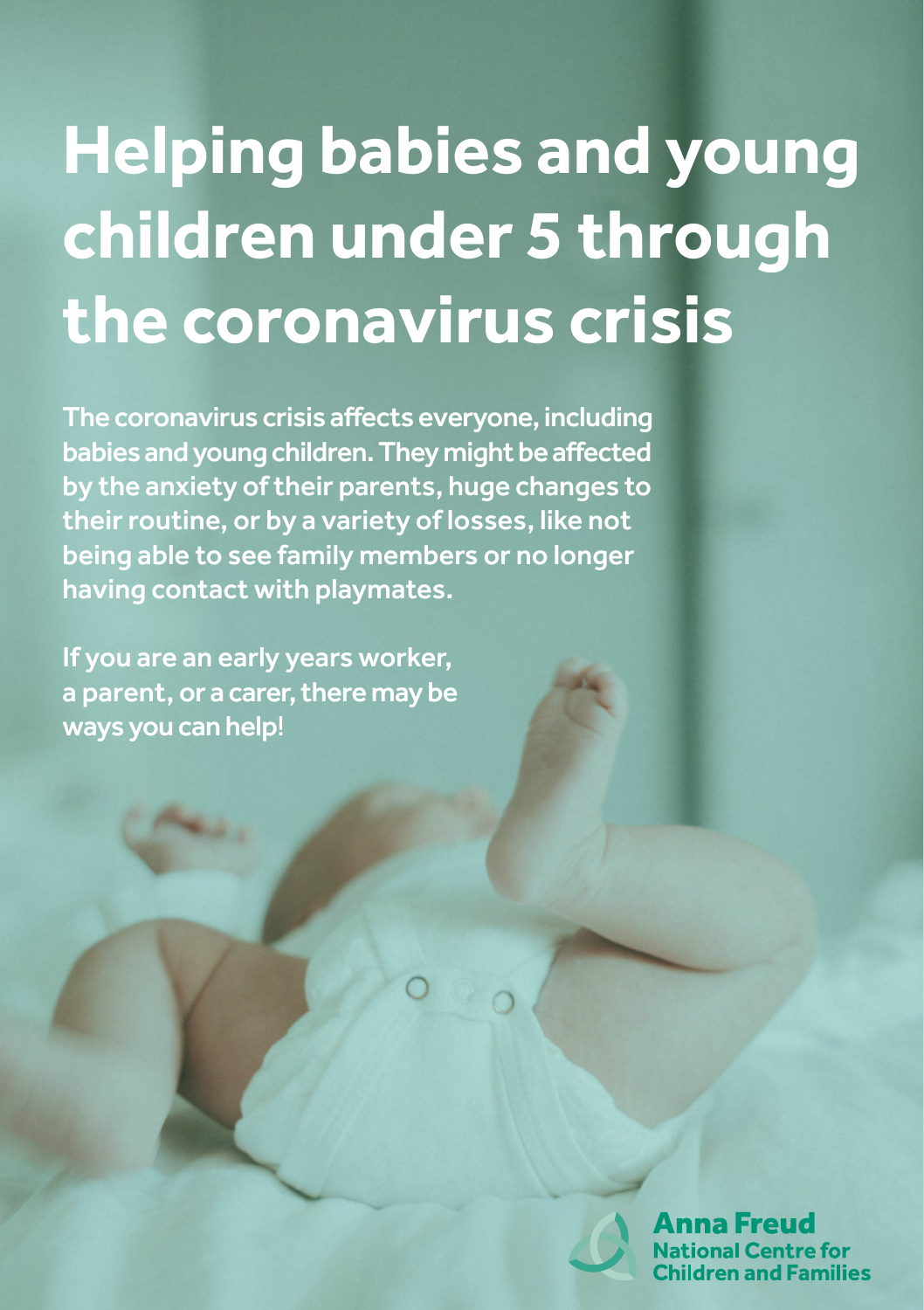# **10 ways you can make a difference**



#### **1. Acknowledge reactions if they happen**

Do acknowledge any reaction that a baby or child may show as a result of being upset. Don't just brush over it in the hope that it might just go away.



#### **2. Talk to the child about the current situation**

To help children feel safe and manage feelings of loss, you can talk to them about their distress and difficulties. You can 'label' areas of concern when talking to them, and discuss the current situation honestly, in a way that is age appropriate and doesn't provoke fear. Be prepared with answers to questions that might also cause you anxiety or confusion.



#### **3. Make explanations fun and visual**

It's important to keep explanations simple. Some can be turned into a story. When talking about the virus, try and portray it in a way that feels less menacing, and allows you to include references which are familiar to the child.



#### **4. Get to the route of the real problem**

Make an effort to explore exactly what it is that is causing a baby or child to become anxious. For instance, you may find that a child may be worried about something specific, like missing friends or grandparents, rather than the coronavirus itself.



**5. Be aware that babies and children can pick up on anxiety** Babies and young children can be affected by the anxiety of the adults around them. This will take its toll on them, even if they do not yet have the ability to put this into words. Adults need to be mindful of this when expressing their own feelings when children are present.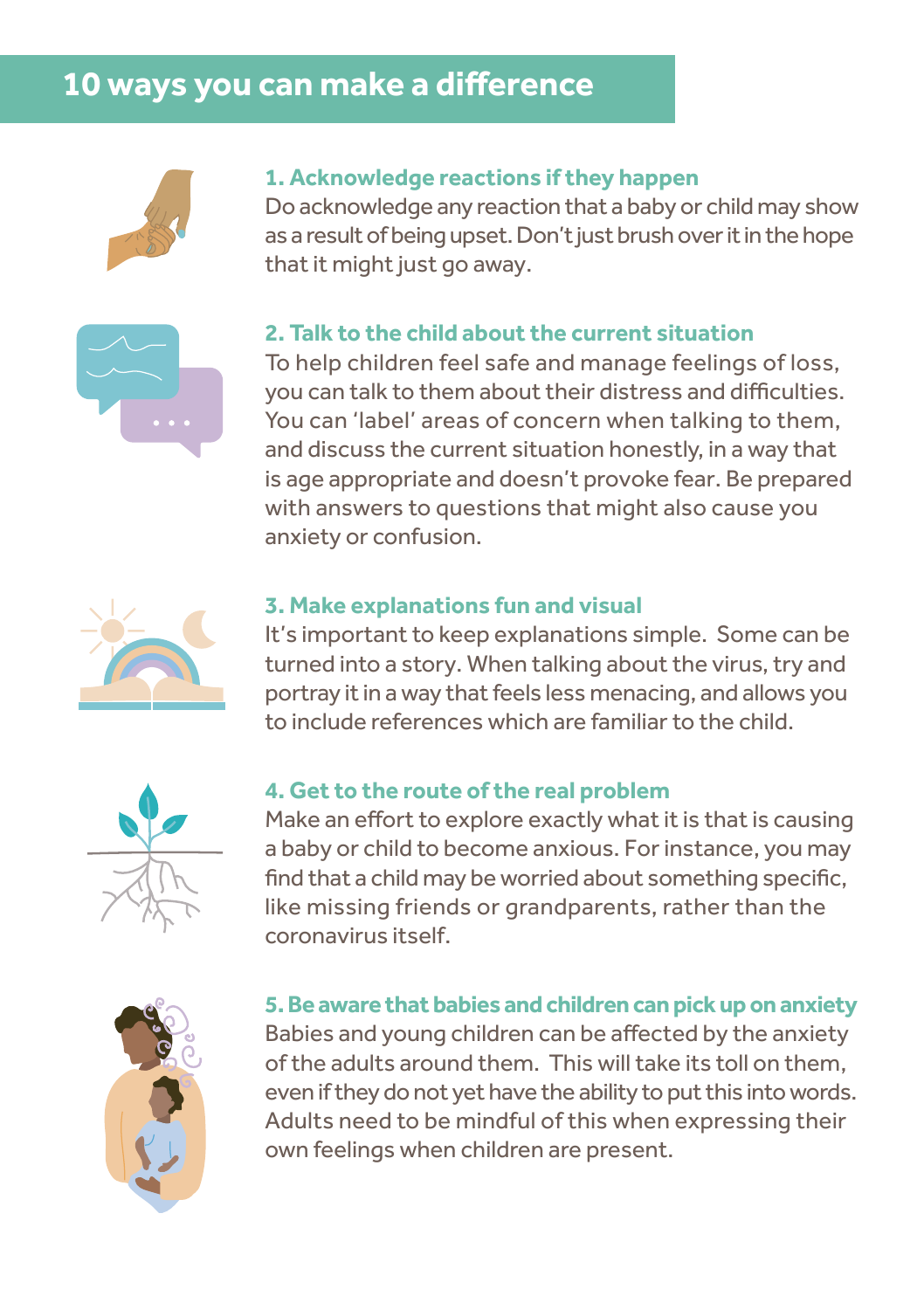



## **6.Let them know it's not their fault**

Young children can sometimes believe they are responsible for events which are beyond their control. Reassure them that none of this is their fault and that you are here to keep them safe

## **7.Compare to other experiences of life changes that worked out OK**

If you can, think of a time in the past when the child experienced change that didn't create any negative impact. Talking about this experience with them might soothe their fears and help them to feel understood. For example, they may have moved to a different nursery but managed this transition well. Doing this will help the child start to feel less alone with their feelings and the sense that things are not the way they used to be.



### **8. Establish routines**

Many children and babies will have had their usual routines disrupted. It's important to create new routines that can be repeated on a daily basis, or to re-establish existing ones. This can help them to feel safe. Keeping regular mealtimes and bedtimes, setting a daily time to play games together, read to them, or sing songs, will all contribute to their sense of stability.



## **9. Create a set time in the day for playing**

Playing is important to the wellbeing and development of a baby or child. But it can also be a safe way for children to act out things that are worrying them. It can help you to pick up on worries or misunderstandings, and talk about them. It's also a great way to reduce stress in adults.



#### **10. Look after yourself too**

Even if babies and young children are not directly exposed to the trauma of the coronavirus outbreak, they can recognise stress and worry in the adults and older children they live with. So, looking after yourself puts you in the best position to look after those who are important to you.